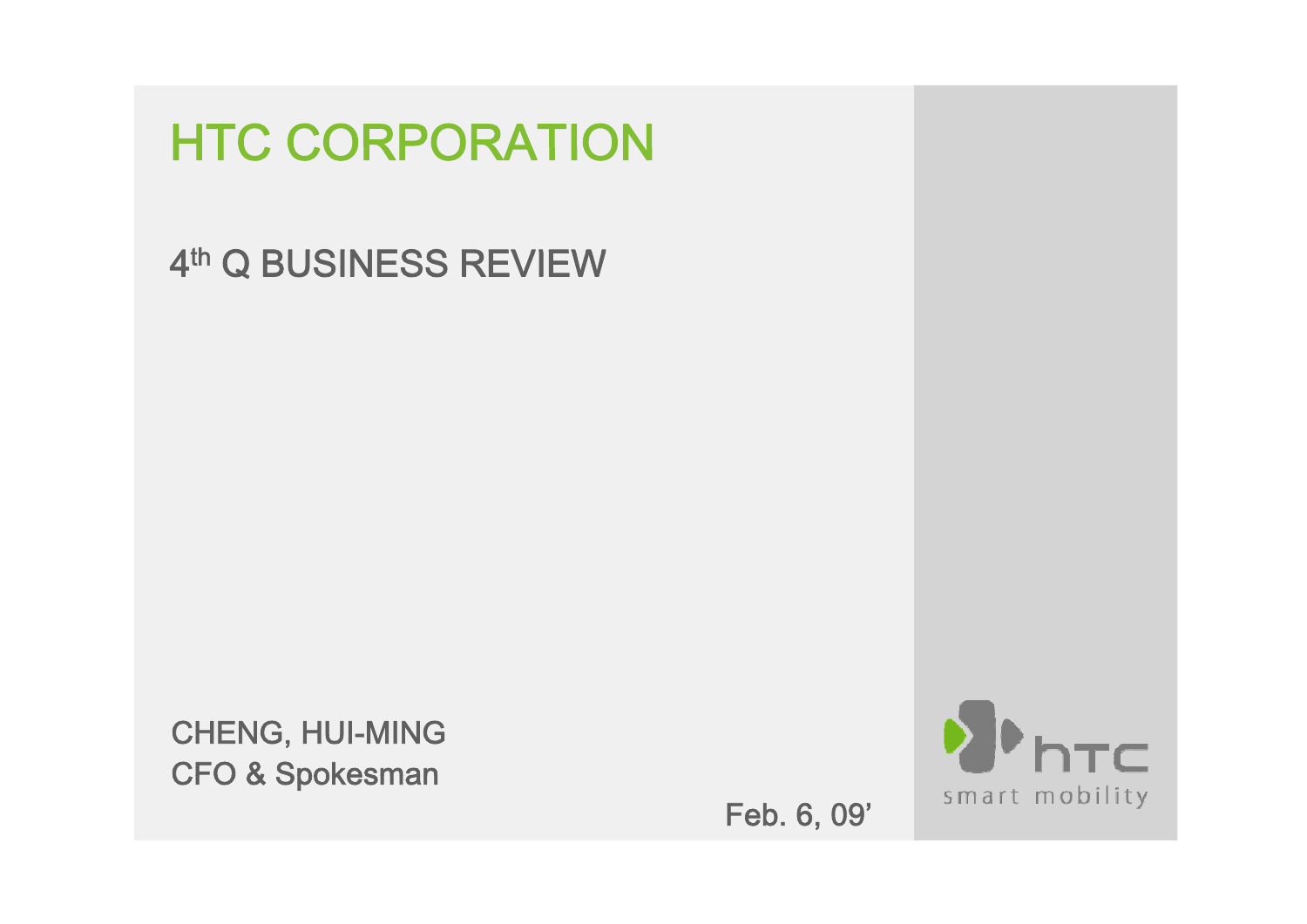# DISCLAIMER STATEMENT

This presentation and release contains "forward-looking statements" which may include our future results of operations, financial condition or business prospects, are based on our own information and from other sources.

Our actual results of operations, financial condition or business prospects may differ from those expressed or implied in these forward looking statements for a variety of reasons, including risks of market condition, supply chain, market demand, and our ability to maintain a high quality products delivery.

The forward-looking statements in this release reflect the current belief of HTC as of the date of this release and HTC undertakes no obligation to update these forwardlooking statements for events or circumstances that occur subsequent to such date.

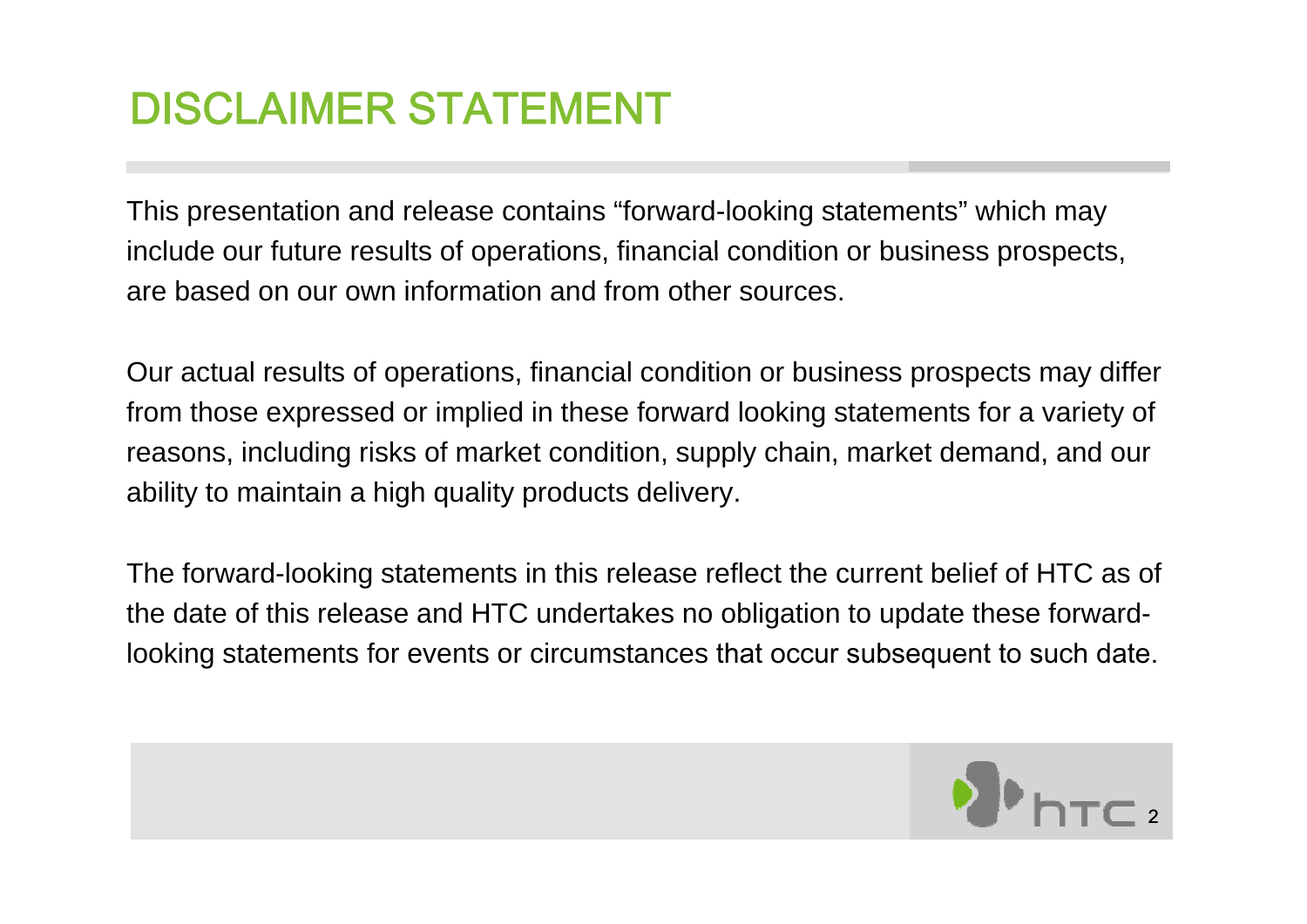# PRESENTATION OUTLINE

- **THE Y08 BUSINESS REVIEW**
- **THE 4th Q BUSINESS REVIEW**
- **BUSINESS ENVIRONMENT**
- **Y09 BUSINESS OBJECTIVES**
- **MANAGEMENT INITIATIVES**
- **THE 4th Q P&L PRE- EMPLOYEE BONUS ADJUSTMENT**
- **THE 4th Q P&L POST EMPLOYEE BONUS ADJUSTMENT**
- **THE 4th Q P&L (CONSOLIDATED)**
- **THE 4th Q KEY FINANCIALS**
- $\blacksquare$  THE 4<sup>th</sup> Q KEY FINANCIALS (CONSOLIDATED)
- **FACT SHEET UPDATE BUSINESS STATUS**
- **Y08 OPERATIONAL FACT SHEET**
- **THE 1st Q 09 BUSINESS OUTLOOK**

3

**QUESTIONS CONCERNED**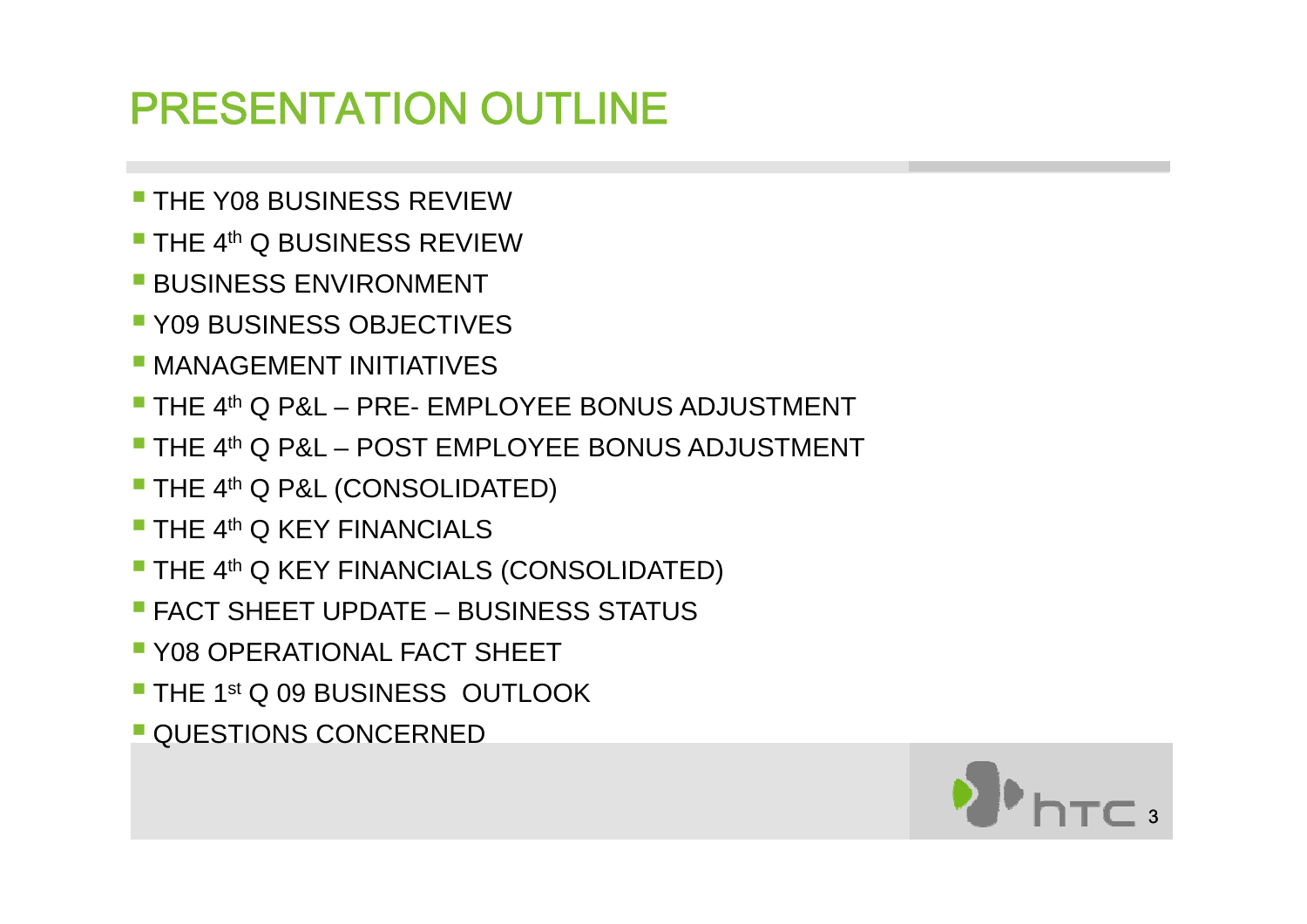## THE Y08 BUSINESS REVIEW

- **HTC successfully introduced Touch Diamond series products and the first Android**based phone – G1 in 2008, both of which led the industry trend changes in the user interface and mobile internet experience respectively.
- **The management has executed Y08 business strategy and objectives well, resulting in** solid operational performance measured by financial objectives, technology leadership, brand value creation and recognition and expense control.
- **The corporate culture has evolved to customer first on top of the innovative aspiration.** The adoptive working environment attracts and integrates international talents to excel the HTC experience in the daily operations to cement the brand value.
- Strong business growth in Y08. Annual revenue reached NT\$152.6 billion, representing a 28.7% YoY growth rate. The non ODM business YoY growth was over 40%.
- On pre-bonus basis, the annual GPM and OPEX ratio was 33.6% and 9.8%\* respectively, both of which are in line with the annual guidance provided. The NPAT was NT\$34.2 billion, increased by 18.4% YoY.
- On post-bonus basis, the annual GPM and OPEX ratio was 33.2% and 13.4%\*.

\*The annual PSP adjustment was shown as net impact of NT\$65 million in OPEX based on CPA's **opinion which was different from the accounting treatment mentioned in last conference call.**

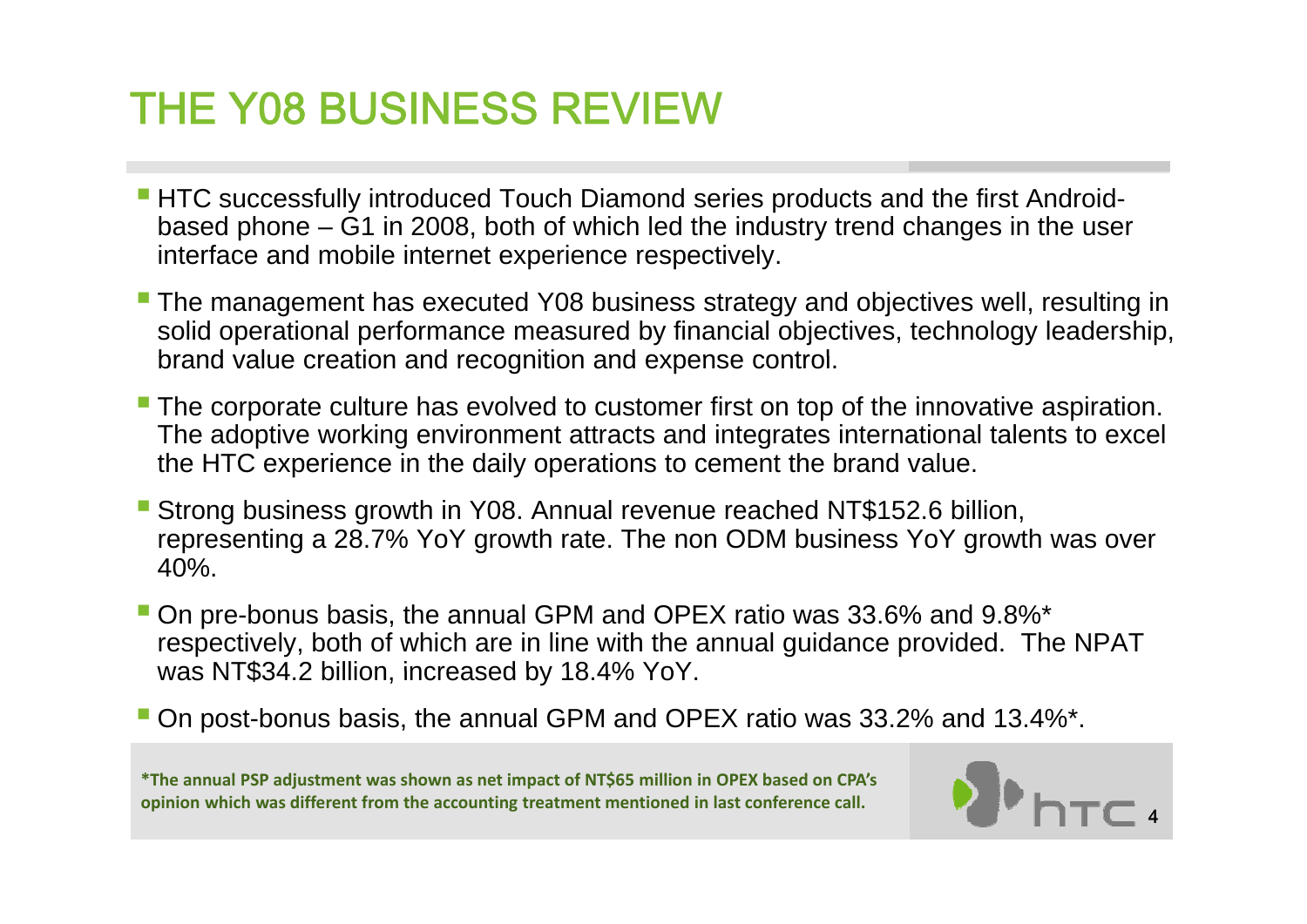## THE 4th Q 08' BUSINESS REVIEW

- **The 4<sup>th</sup> Q revenue was NT\$47.4 billion, up 25.1% sequentially and** 21.4% YoY, slightly below the NT\$48 billion guidance. The shortfall was caused by clients' inventory adjustment in December.
- **The 4<sup>th</sup> Q GPM pre-bonus was 30.1% (post-bonus:29.8%), in line with** the guidance provided. The quarterly average euro € exchange rate against NT\$ is 43.15, in line with the guidance assumption.
- The 4<sup>th</sup> Q OPEX ratio pre-bonus was 8.2% (post-bonus:11.5%), better than the guidance of 8.7%\*, due to rationalization of expenses.

**\*The OPEX ratio pre‐bonus excluding the PSP adjustment.**

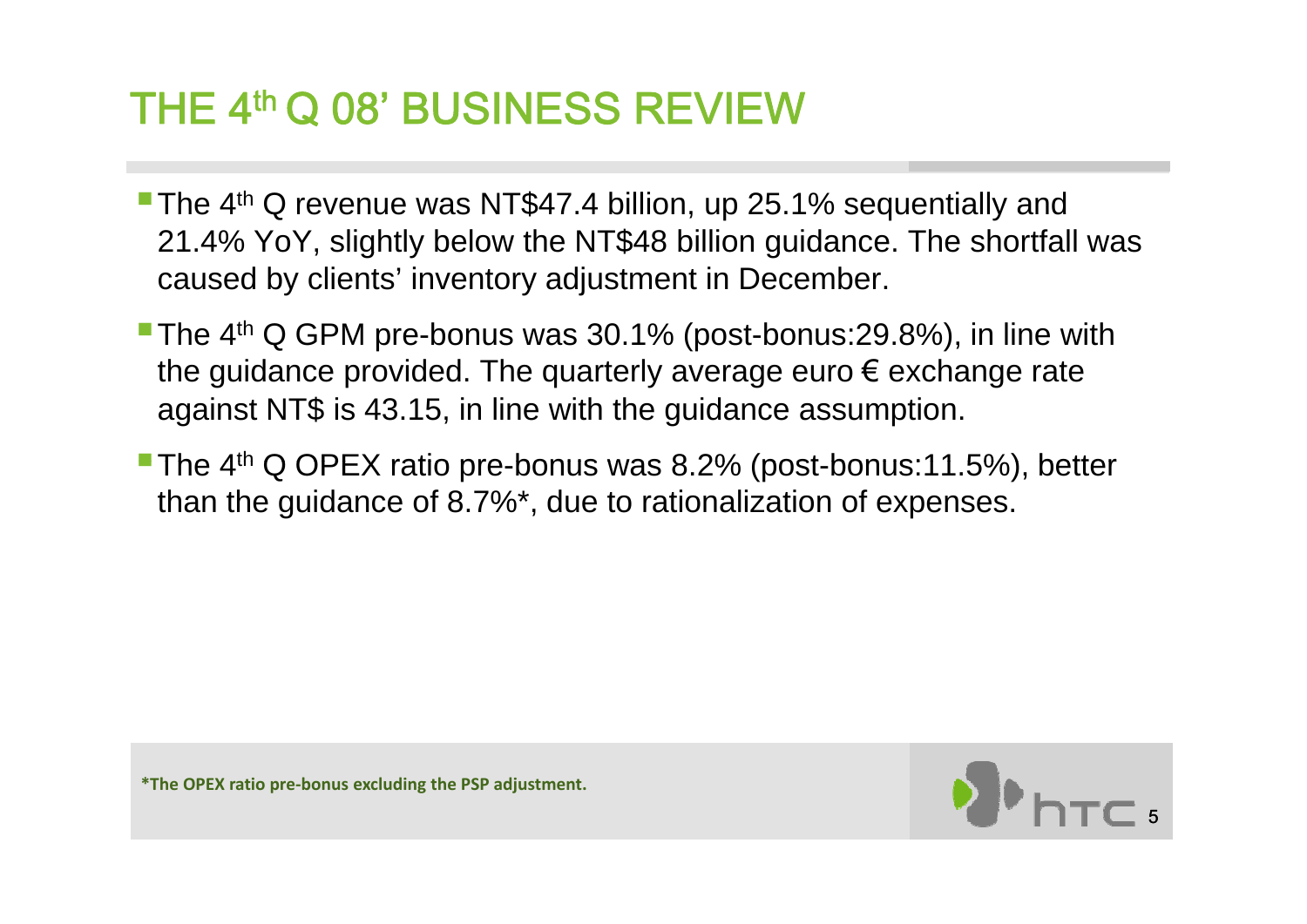# BUSINESS ENVIRONMENT

- The global economic weakened rapidly since the  $4<sup>th</sup>$  Q resulting low business visibility. The channels including operators and distributors are undertaking aggressive inventory trim down. This situation will carry into the 1<sup>st</sup> Q affecting the overall handset shipment including the smart phone segment.
- Smart phone devices with Touch function prevail the market which confirms HTC's vision and highlights HTC's advantageous position to ride this industry trend. The converging devices market is likely to grow in Y09. The consumer will select products offering value differentiations within the lesser disposal budget.

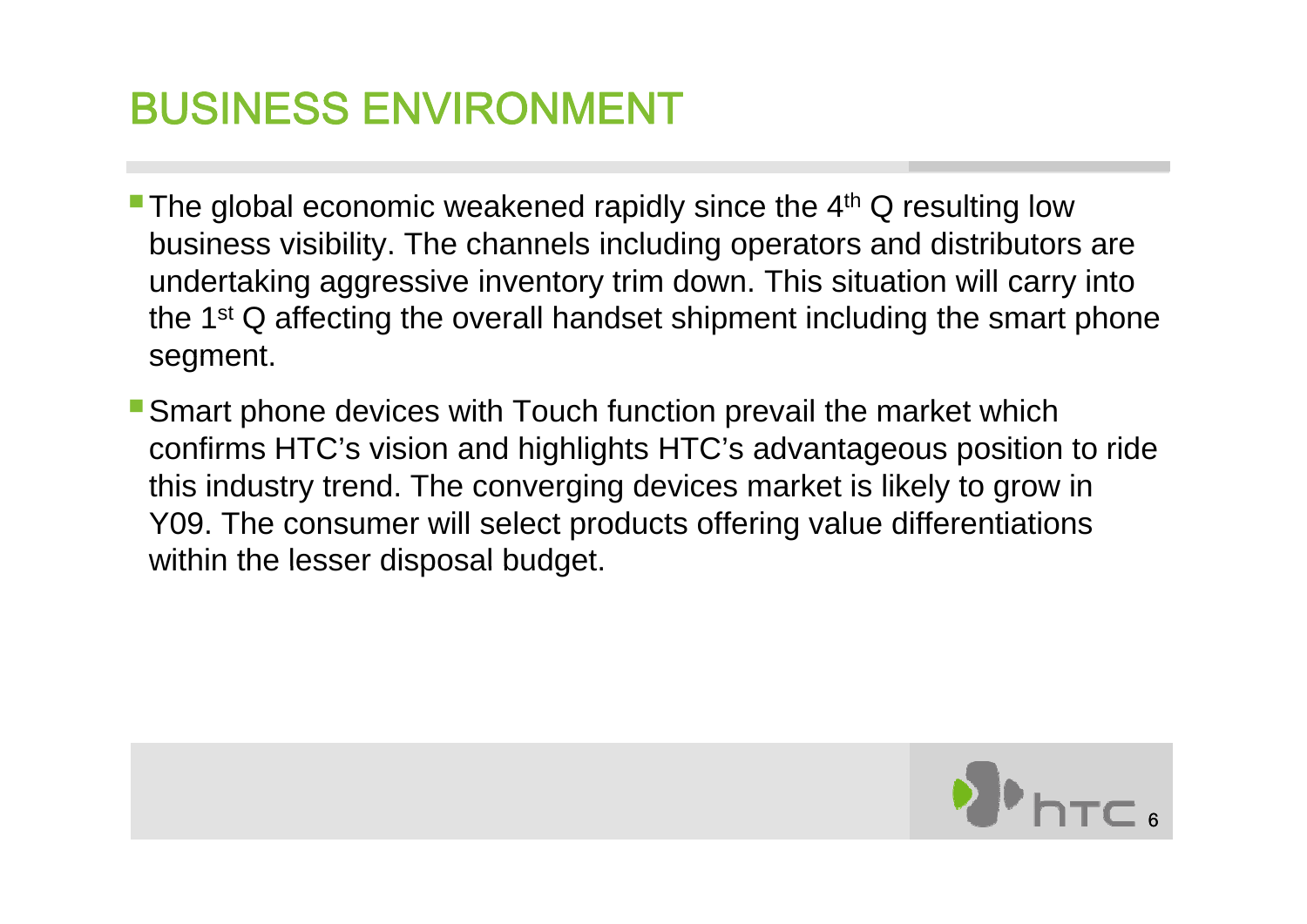# Y09 BUSINESS OBJECTIVES

#### **Business Objectives**

- **Business Growth : Annual revenue expects to grow by double digit. Balance the market** share gain with gross margin maintenance.
- **Product Strategy: Focus on innovation and execution to enhance product proposition** and keep up the differentiation. Expand product diversity to offer customers more choices.
- OPEX : OPEX spending expects to balance with supporting business growth and cost control. Annual OPEX ratio expects to maintain around 13.5%\* of revenue, based on post bonus basis.
- **Business Strategy: THE HTC BRAND EXPERIENCE** 
	- **Business goal: Grow the long term shareholder value.**
	- **Brand building: Execute on HTC brand experience to every customer contact points and** focus on simplicity, innovation and WOW factors.
	- Actions to the weak economic environment: Grow business through differentiated products and continue to strengthen long term core competence with prudent approach in brand building, operational efficiency and investment activities. Tighter risk management in internal control points as well as supply chain. Expense rationalization has been implemented since the 4th Q last year.

**\*The OPEX ratio will be affected by pre‐bonus net operating margin, due to the impact of employee bonus adjustment.**

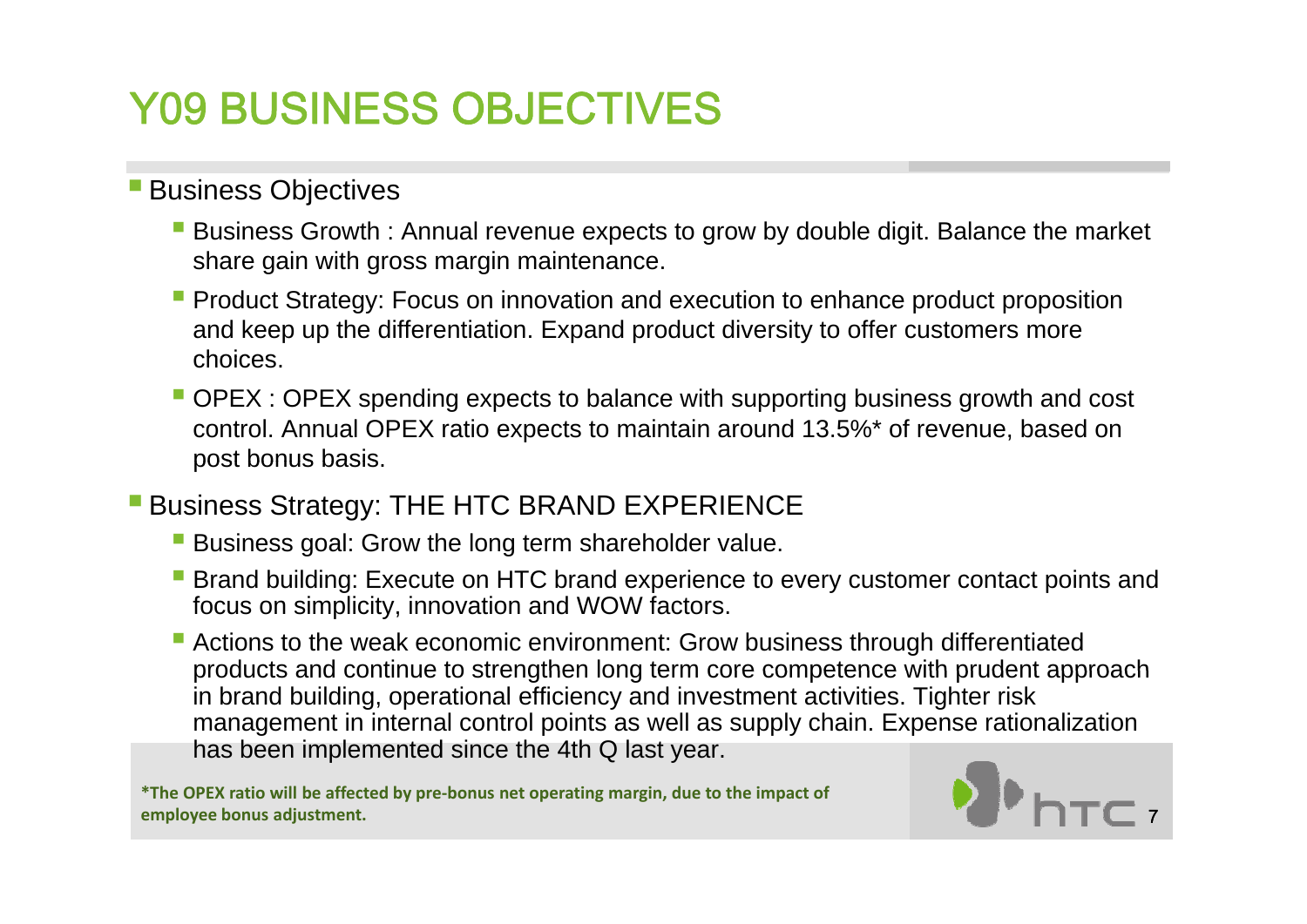## MANAGEMENT INTITIATIVES

- The management will propose to the board to maintain high dividend payout policy, no lower than the cash dividend payout amount of NT\$20 billion for Y2009 and Y2010. This is subject to the approval in the next board meeting in Feb.
- **The employee bonus appropriation rate will be the same as that of Y08, 18% of net profit** after taxes, prior to this employee bonus adjustment.
- **The outstanding common shares number is 745,393,856 shares, post the cancelation of the** 10 million treasury share buyback.
- $\blacksquare$  A few products will be introduced in the Mobile World Congress in Barcelona in mid Feb.
- **Joey Cheng will join HTC as the IR Director to provide more comprehensive IR coverage.**
- **The board approved to buy two land sites adjacent to HTC Taoyuan HQ to build supporting** facilities to provide better working environment, both of which encompass 55,545 m<sup>2</sup>. The total purchase amount is NT\$1,147.5 million.
- **The Shanghai plant begun production and will provide the incremental capacity needs to** meet business growth.

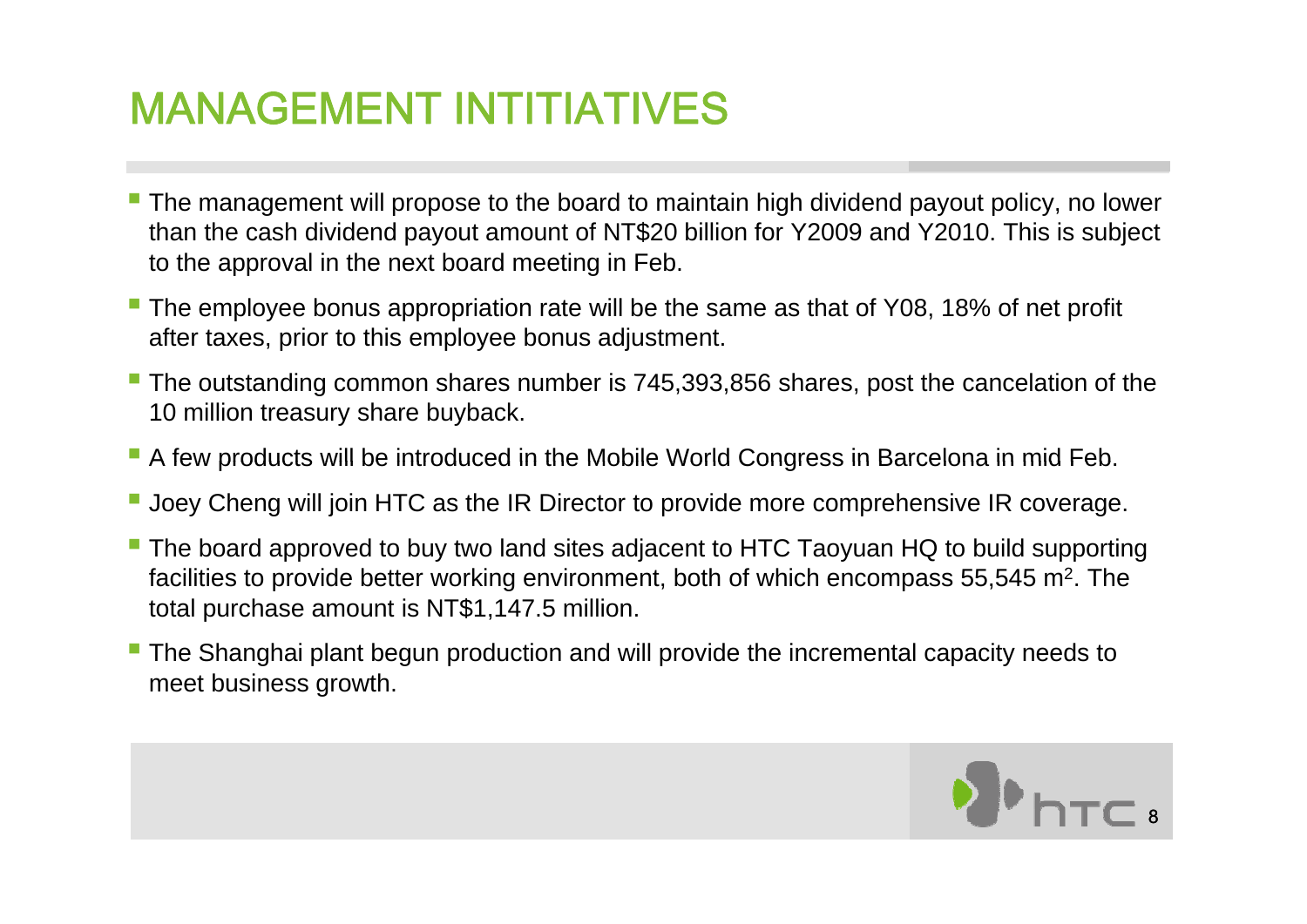#### **4th Q '08 P&L – PRE-EMPLOYEE BONUS**

| (NT\$ Bil.)                     | 4Q 07 |            | 3Q 08 4Q 08*4 | QOQ             | <b>YOY</b> | Y08*4  | YOY   |
|---------------------------------|-------|------------|---------------|-----------------|------------|--------|-------|
| <b>REVENUES</b>                 | 39.01 | 37.86      | 47.38         | 25.1% 21.4%     |            | 152.56 | 28.7% |
| <b>GROSS PROFIT 13.931</b>      |       | 13.09      | 14.28         | 9.2%            | 2.5%       | 51.29  | 27.6% |
| RSGA EXPENSE 3.48 <sup>*1</sup> |       | $4.35^{2}$ | 3.88          | $-10.8\%$ 11.3% |            | 14.94  | 54.9% |
| <b>NOP</b>                      | 10.45 | $8.71^{2}$ | 10.42         | 19.7%           | $-0.2\%$   | 36.39  | 19.2% |
| <b>NPBT</b>                     | 10.87 | 9.18       | 10.70         | 16.6%           | $-1.5\%$   | 37.72  | 17.3% |
| <b>NPAT</b>                     | 9.99  | 8.27       | 9.86          | 19.3%           | $-1.3%$    | 34.25  | 18.4% |
| $GPM(\%)$                       | 35.7% | 34.6%      | 30.1%         |                 |            | 33.6%  |       |
| <b>RSGA RATIO(%)</b>            | 8.9%  | 11.5%      | 8.2%          |                 |            | 9.8%   |       |
| EPS <sup>*3</sup>               | 17.42 | 10.94      | 13.07         |                 |            | 45.41  |       |

9

\*1Warranty service and inventory scrap were recognized as OPEX and non-operating expenses respectively before 2008. NT\$2.6 **billion in Q407 was adjusted into COGS.**

<sup>\*2</sup>Excluded 2 adjustments of NT\$0.24billion for accounting entry adjustment and PSP expenses in 3Q08, the RSGA expense is

**NT\$4.10billion whereas RSGA% is 10.8% and NOP is NT\$8.95billion.**

**\*3The EPS was calculated based on the outstanding shares at the time.**

**\*4The numbers were reviewed by CPA and subject to the board approval.**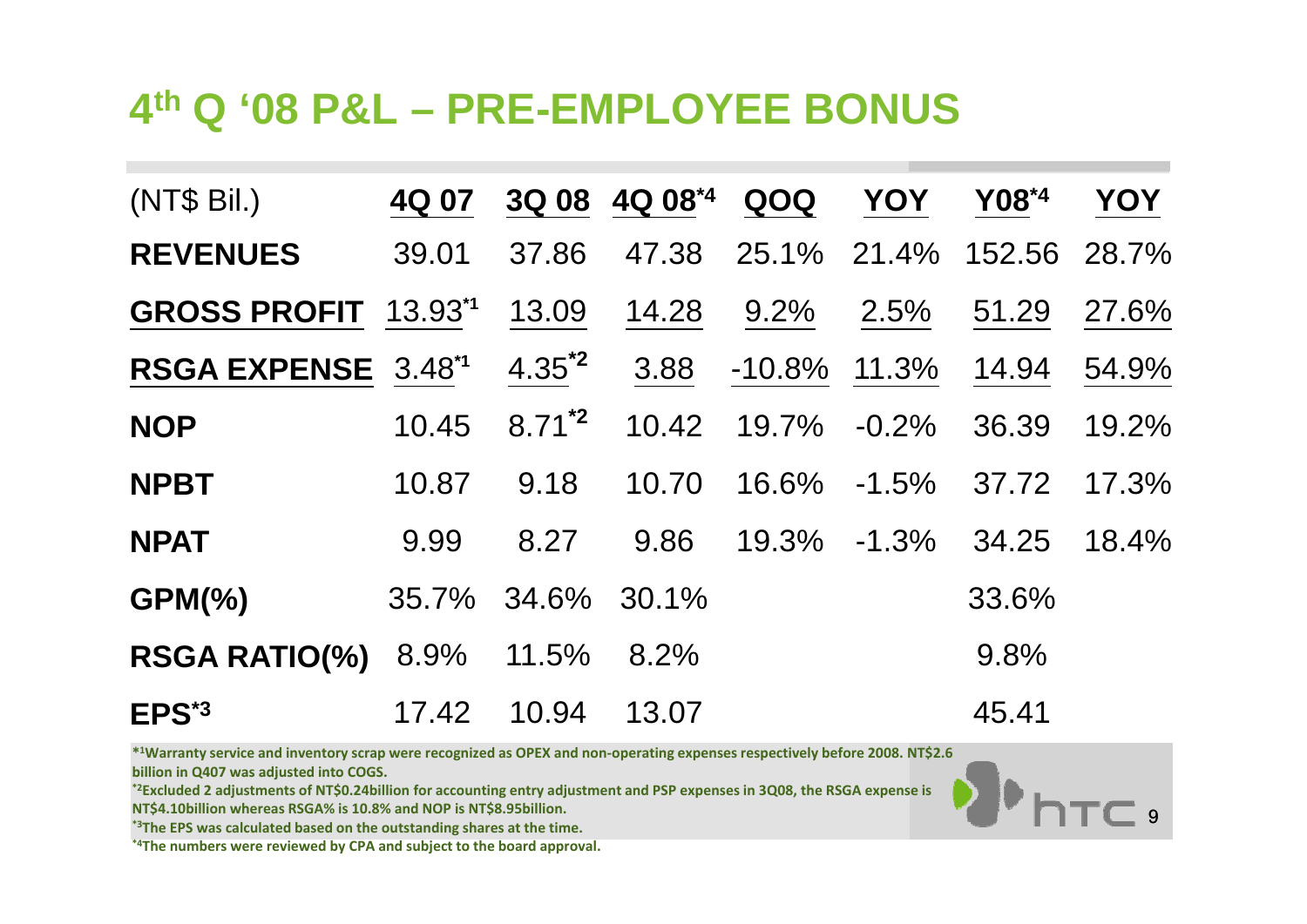### **4th Q '08 P&L – POST-EMPLOYEE BONUS (EB)**

| (NT\$ Bil.)                   | 4Q 07     | 3Q 08     | 4Q 08*4 | QOQ     | YOY      | Y08*4  | YOY      |
|-------------------------------|-----------|-----------|---------|---------|----------|--------|----------|
| <b>REVENUES</b>               | 39.01     | 37.86     | 47.38   | 25.1%   | 21.4%    | 152.56 | 28.7%    |
| (EB ADJ in COGS)              | 0.26      | 0.16      | 0.18    | 20.5%   | $-29.1%$ | 0.64   | $-15.1%$ |
| <b>GROSS PROFIT</b>           | $13.67*1$ | 12.93     | 14.10   | 9.0%    | 3.1%     | 50.64  | 26.5%    |
| (EB ADJ in RSGA)              | 2.24      | 1.32      | 1.58    | 19.3%   | $-29.3%$ | 5.49   | $-14.8%$ |
| <b>RSGA EXPENSE</b>           | $5.72*1$  | $5.67*^2$ | 5.46    | $-3.8%$ | $-4.6%$  | 20.43  | 27.0%    |
| <b>NOP</b>                    | 7.95      | $7.23*^2$ | 8.66    | 19.8%   | 8.9%     | 30.26  | 29.6%    |
| <b>NPBT</b>                   | 8.37      | 7.70      | 8.94    | 16.1%   | 6.8%     | 31.59  | 26.6%    |
| <b>NPAT</b>                   | 7.54      | 6.99      | 8.09    | 15.8%   | 7.3%     | 28.64  | 31.7%    |
| ADJ GPM(%)                    | 35.0%     | 34.2%     | 29.8%   |         |          | 33.2%  |          |
| <b>ADJ RSGA</b><br>$RATIO$ %) | 14.7%     | 15.0%     | 11.5%   |         |          | 13.4%  |          |
| <b>ADJ EPS*3</b>              | 13.16     | 9.25      | 10.73   |         |          | 37.97  |          |

10

**\*1Warranty service and inventory scrap were recognized as OPEX and non‐operating expenses respectively before 2008. NT\$2.6 billion in Q407 was adjusted into COGS.** 

**\*2Excluded <sup>2</sup> adjustments of NT\$0.24billion for accounting entry adjustment and PSP expenses in 3Q08, the RSGA expense is NT\$5.43billion whereas RSGA% is 14.3% and NOP is NT\$7.47bil ion.**

**\*3The EPS was calculated based on the outstanding shares at the time.**

**\*4The numbers were reviewed by CPA and subject to the board approval.**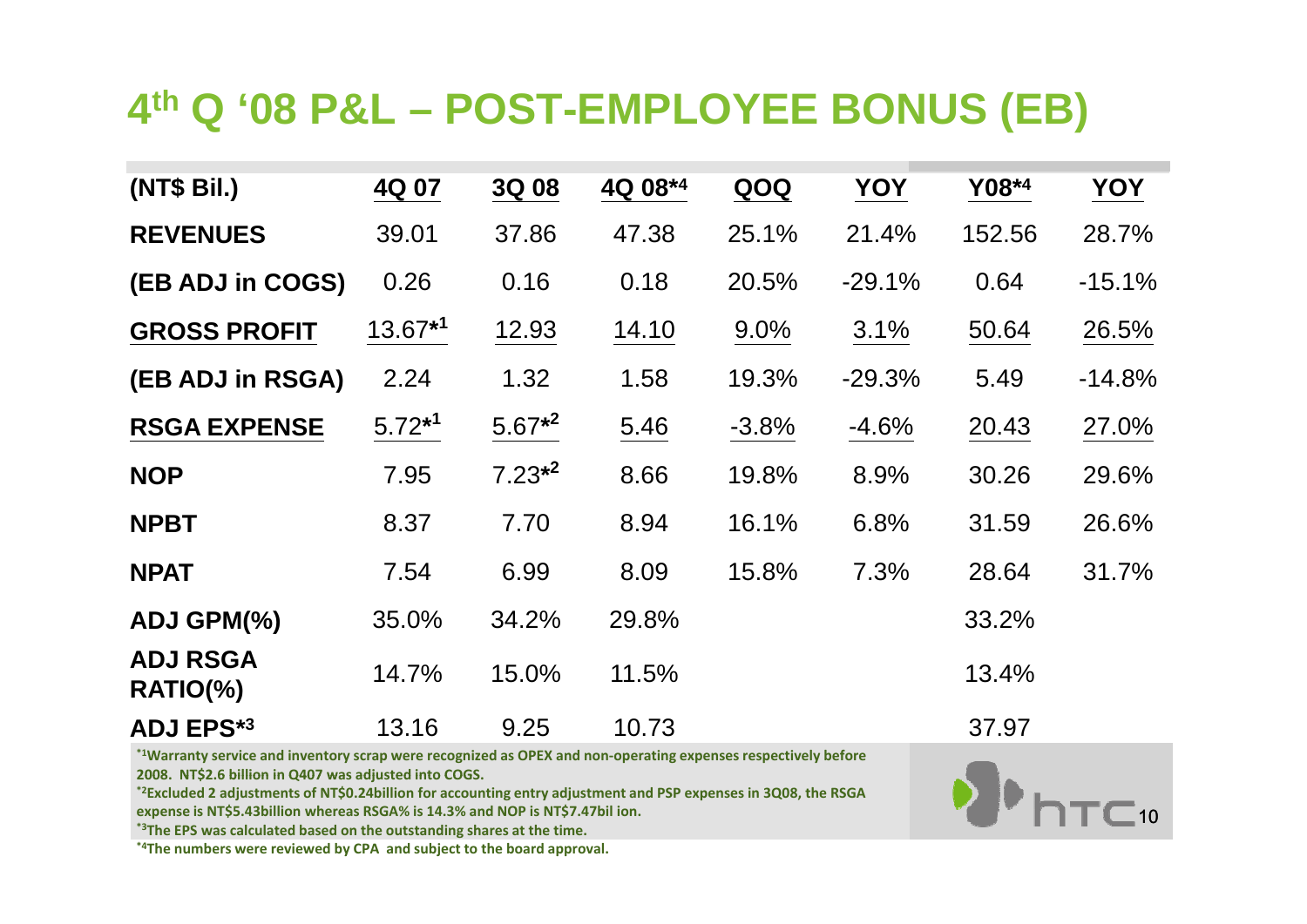#### **4th Q '08 P&L (CONSOLIDATED)**

| (NT\$ Bil.)                   | 4Q 07    | 3Q 08 | 4Q 08*3 | QOQ      | YOY      | Y08*3  | YOY      |
|-------------------------------|----------|-------|---------|----------|----------|--------|----------|
| <b>REVENUES</b>               | 38.75    | 37.63 | 47.07   | 25.1%    | 21.5%    | 152.35 | 28.9%    |
| (EB ADJ in COGS)              | 0.26     | 0.16  | 0.18    | 12.5%    | $-30.8%$ | 0.64   | $-15.1%$ |
| <b>GROSS PROFIT</b>           | 13.74*1  | 13.04 | 14.18   | 8.8%     | 3.2%     | 50.99  | 28.5%    |
| (EB ADJ in RSGA)              | 2.24     | 1.32  | 1.58    | 19.7%    | $-29.5%$ | 5.49   | $-14.8%$ |
| <b>RSGA EXPENSE</b>           | $5.71*1$ | 5.65  | 5.31    | $-6.0\%$ | $-7.1\%$ | 20.65  | 27.3%    |
| <b>NOP</b>                    | 8.02     | 7.39  | 8.88    | 20.1%    | 10.6%    | 30.35  | 29.3%    |
| <b>NPBT</b>                   | 8.45     | 7.73  | 8.97    | 16.1%    | 6.1%     | 31.74  | 26.8%    |
| <b>NPAT</b>                   | 7.54     | 6.99  | 8.09    | 15.8%    | 7.3%     | 28.64  | 31.7%    |
| ADJ GPM(%)                    | 35.5%    | 34.6% | 30.1%   |          |          | 33.5%  |          |
| <b>ADJ RSGA</b><br>$RATIO$ %) | 14.7%    | 15.0% | 11.3%   |          |          | 13.6%  |          |
| <b>ADJ EPS*2</b>              | 13.16    | 9.25  | 10.73   |          |          | 37.97  |          |

\*1Warranty service and inventory scrap were recognized as OPEX and non-operating expenses respectively before 2008. **NT\$1.3billion in Q407 was adjusted into COGS.** 

**\*2The EPS was calculated based on the outstanding shares at the time.**

**\*3The numbers were reviewed by CPA and subject to the board approval.**

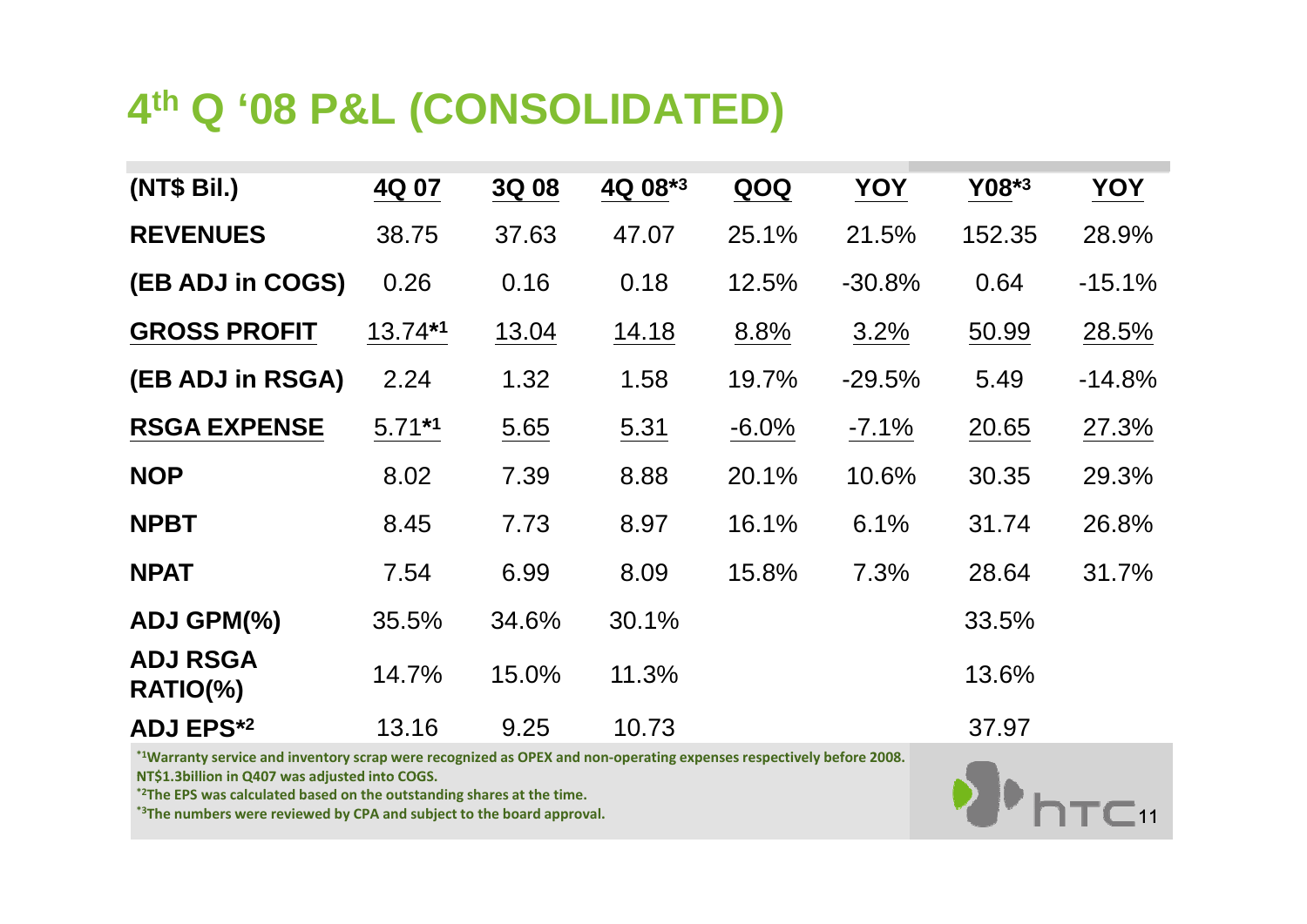### **4th Q '08 KEY FINANCIALS**

| (NT\$ Bil.)                         | Dec 31, 07 |       | Sep 30, 08 Dec 31, 08* | QOQ      | YOY    |
|-------------------------------------|------------|-------|------------------------|----------|--------|
| <b>CASH</b>                         | 55.04      | 63.94 | 61.83                  | $-3.3\%$ | 12.3%  |
| <b>AR</b>                           | 19.48      | 21.55 | 29.80                  | 38.3%    | 52.9%  |
| <b>INVENTORY</b>                    | 6.12       | 7.88  | 7.42                   | $-5.8%$  | 21.2%  |
| <b>NET WORTH</b>                    | 56.08      | 56.00 | 60.66                  | 8.3%     | 8.2%   |
| <b>INVENTORY</b><br><b>PROVISON</b> | 0.92       | 1.48  | 1.62                   | 10.0%    | 77.2%  |
| <b>AR PROVISION</b>                 | 0.27       | 0.54  | 0.55                   | 2.1%     | 103.0% |
| <b>WARRANTY</b><br><b>PROVISION</b> | 3.47       | 4.86  | 5.23                   | 7.6%     | 50.6%  |

\*The numbers above were reviewed by CPA and subject to the board approval.

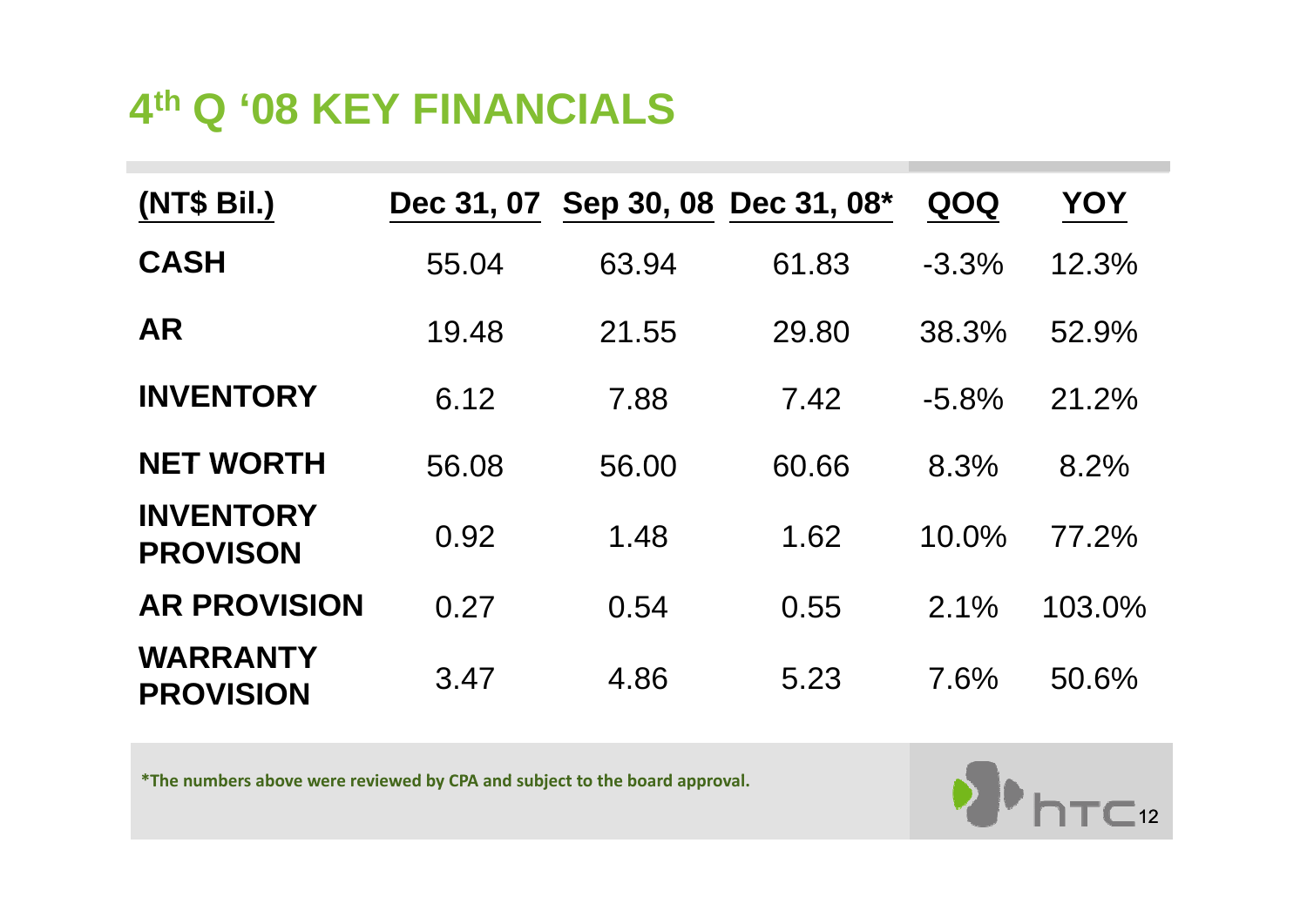## **4th Q '08 KEY FINANCIALS (CONSOLIDATED)**

| (NT\$ Bil.)                         | Dec 31, 07 |       | Sep 30, 08 Dec 31, 08* | QOQ      | YOY    |
|-------------------------------------|------------|-------|------------------------|----------|--------|
| <b>CASH</b>                         | 56.49      | 66.33 | 64.24                  | $-3.2\%$ | 13.7%  |
| <b>AR</b>                           | 19.47      | 21.21 | 29.45                  | 38.9%    | 51.3%  |
| <b>INVENTORY</b>                    | 7.24       | 8.47  | 8.25                   | $-2.6%$  | 14.0%  |
| <b>NET WORTH</b>                    | 56.08      | 56.00 | 60.66                  | 8.3%     | 8.2%   |
| <b>INVENTORY</b><br><b>PROVISON</b> | 1.12       | 2.07  | 1.91                   | $-7.9\%$ | 70.1%  |
| <b>AR PROVISION</b>                 | 0.28       | 0.61  | 0.58                   | $-5.7\%$ | 108.1% |
| <b>WARRANTY</b><br><b>PROVISION</b> | 3.47       | 4.85  | 5.23                   | 7.8%     | 50.7%  |

\*The numbers above were reviewed by CPA and subject to the board approval.

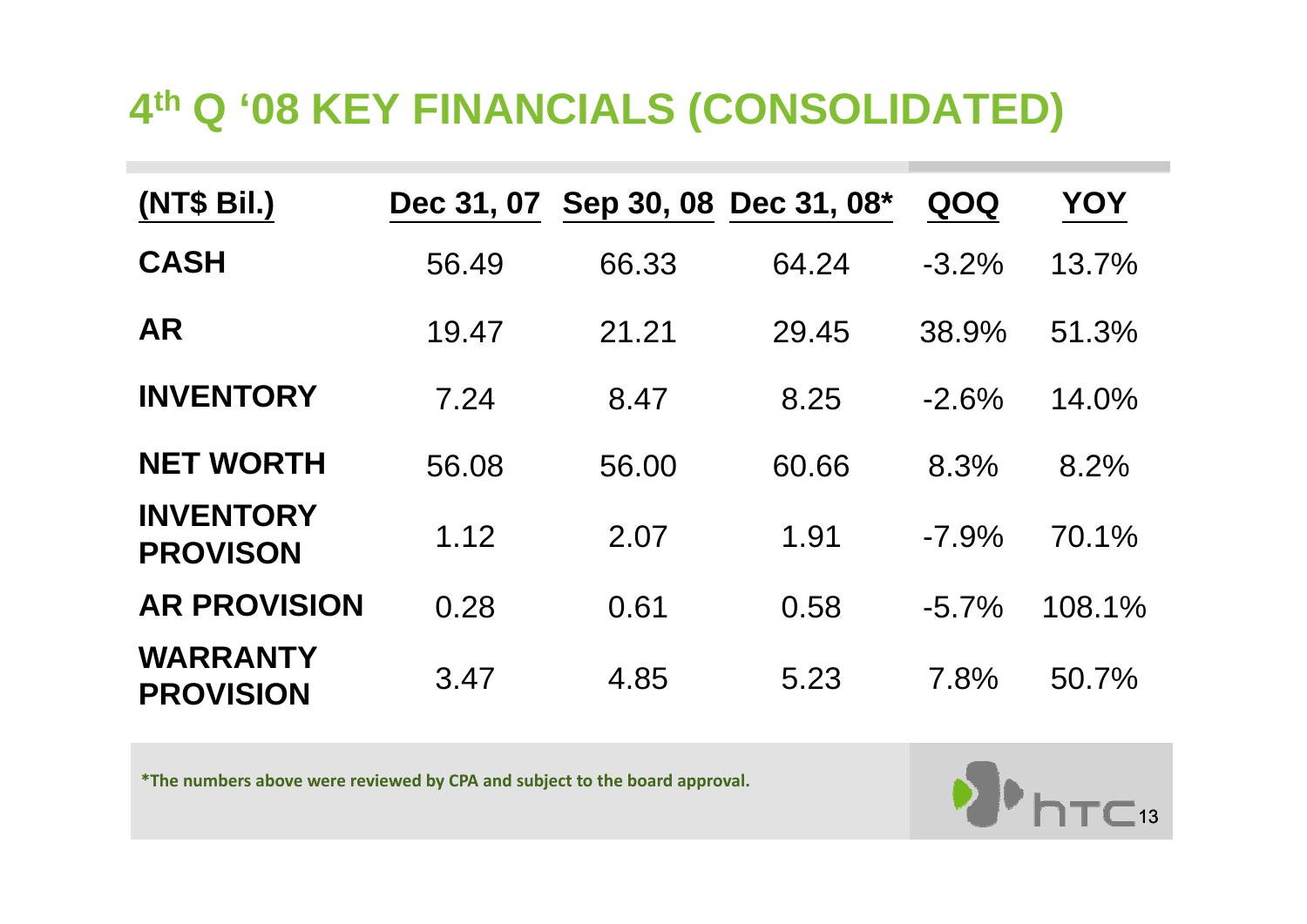## **FACT SHEET UPDATES – BUSINESS STATUS**



 $-14$ 

**For comparison purpose all margins in 2007 were adjusted to the same accounting criteria purpose, criteria.**

\*2Excluded 2 adjustments of NT\$0.24 billion for accounting adjustment and PSP expenses in 3Q 08, the adjusted NOP prebonus is NT\$8.95billion whereas the adjusted OPM pre-bonus is 23.6%. The adjusted NOP post-bonus is NT\$7.47bil in 3Q **whereas OPM post‐bonus is 19.7% in 3Q.**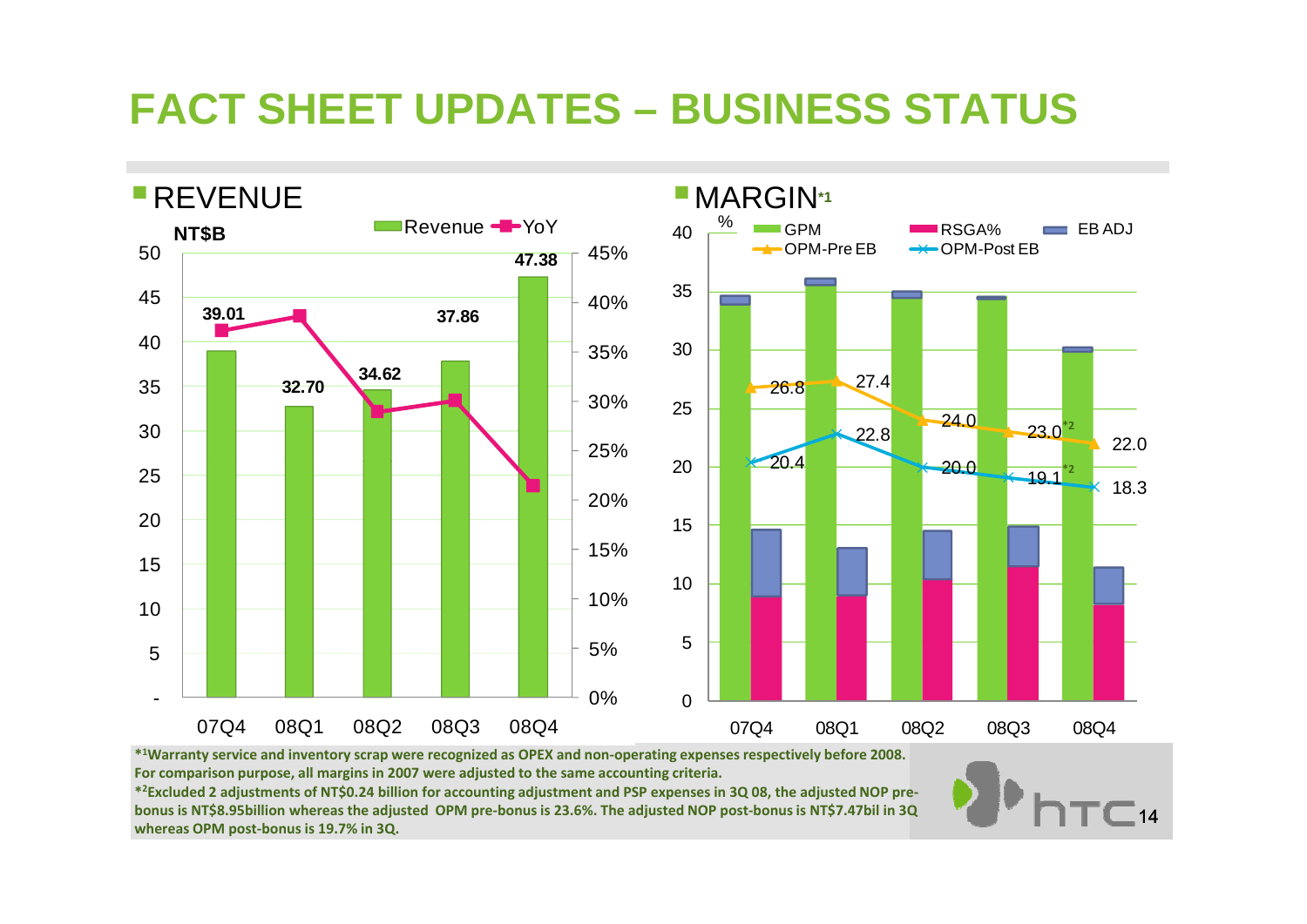## **Y2008 OPERATIONAL FACT SHEET**



VOLUME & ASP



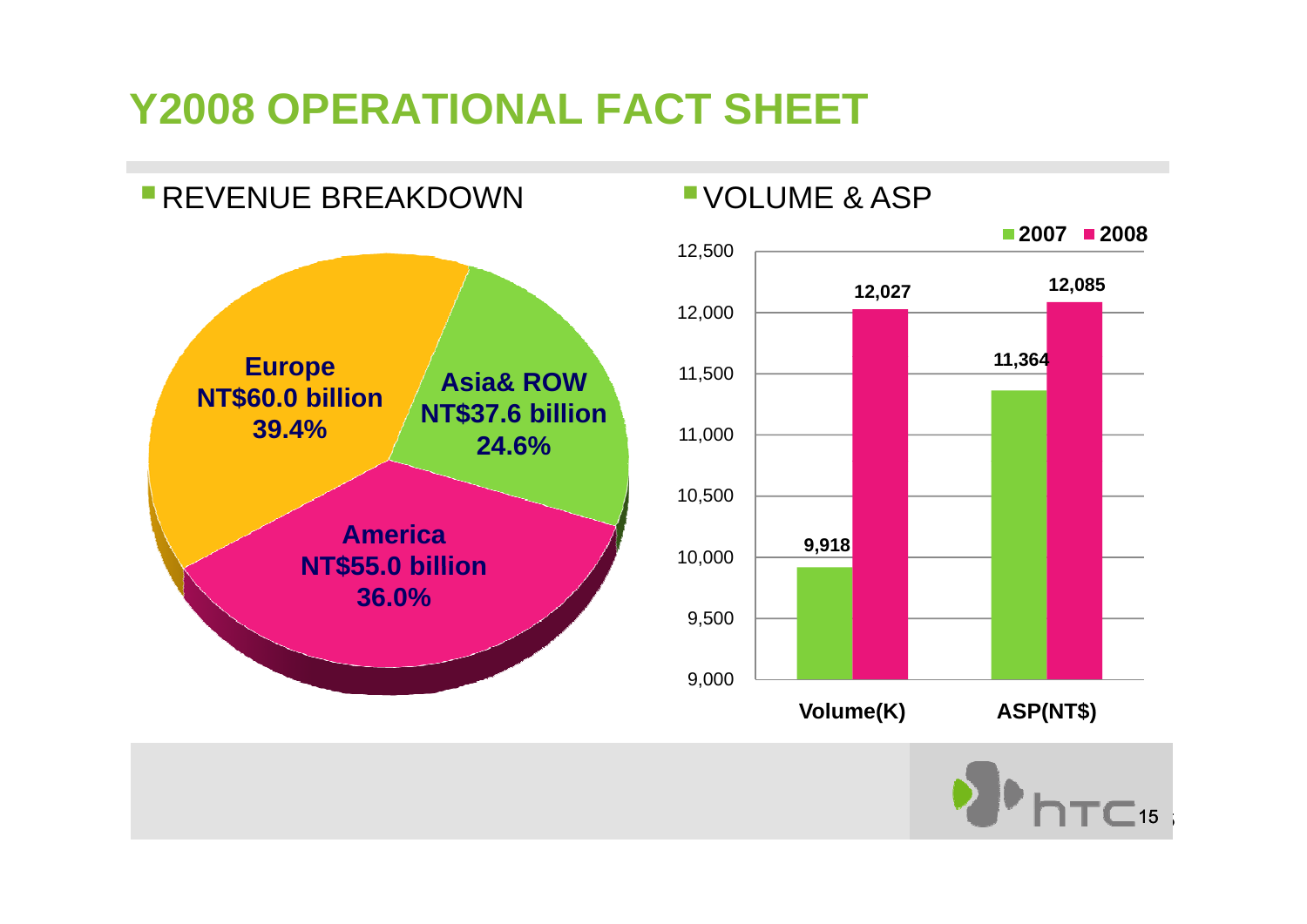## THE 1st Q 09' BUSINESS OUTLOOK

- **Due to the world economic slowdown and low business visibility, the 1st** Q revenue is expected to be around NT\$33 billion, a low-single digit YOY growth rate. Sales momentum is likely to pick up in the 2<sup>nd</sup> quarter when new products are introduced to the market.
- The GPM, net of the warrant provision reserve and the extra inventory write down adjustment, is expected to be around 30%\* based on post employee bonus adjustment.
- **EU** business model will change to commission basis from cost-plus basis under the advice from tax counsel. As a result, the SG&A expenses will increase slightly.
- Interest income will be impacted by the declining interest rate. The Y08 average interest rate is around 2.1% vs. current 0.3%. Interest income in the 1<sup>st</sup> Q will decline to NT\$ 100 million.

**\*Starting from this conference call all margins will be under post bonus bases Startingcall, ‐bases.**

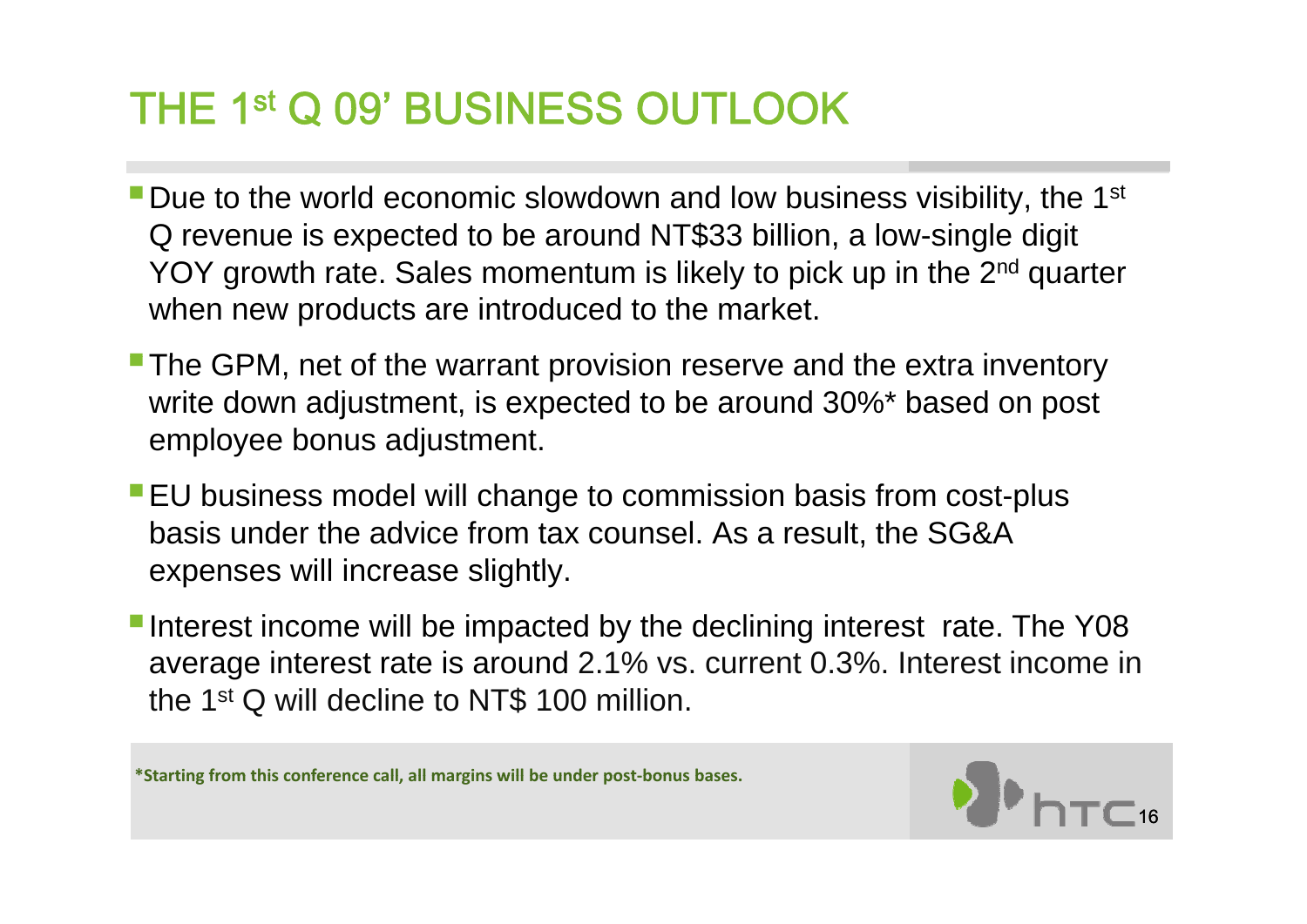## THE 1st Q 09' BUSINESS OUTLOOK

- **Around NT\$ 0.6 billion extra aged inventory provision write down. The** warranty provision reserves was reversed by around NT\$ 0.6 billion.
- **The OPEX ratio (post-bonus) will increase to around 15%\* due to lower** revenue. The actual pre-bonus OPEX spending stays at the same level as that of the 4<sup>th</sup> Q Y08 and will support the new product launch events for the shipment in the 2<sup>nd</sup> Q.
- The operating profit margin expects to be around  $15\%$ <sup>\*</sup>.

**\*Starting from this conference call all margins will be under post bonus bases Startingcall, ‐bases.**

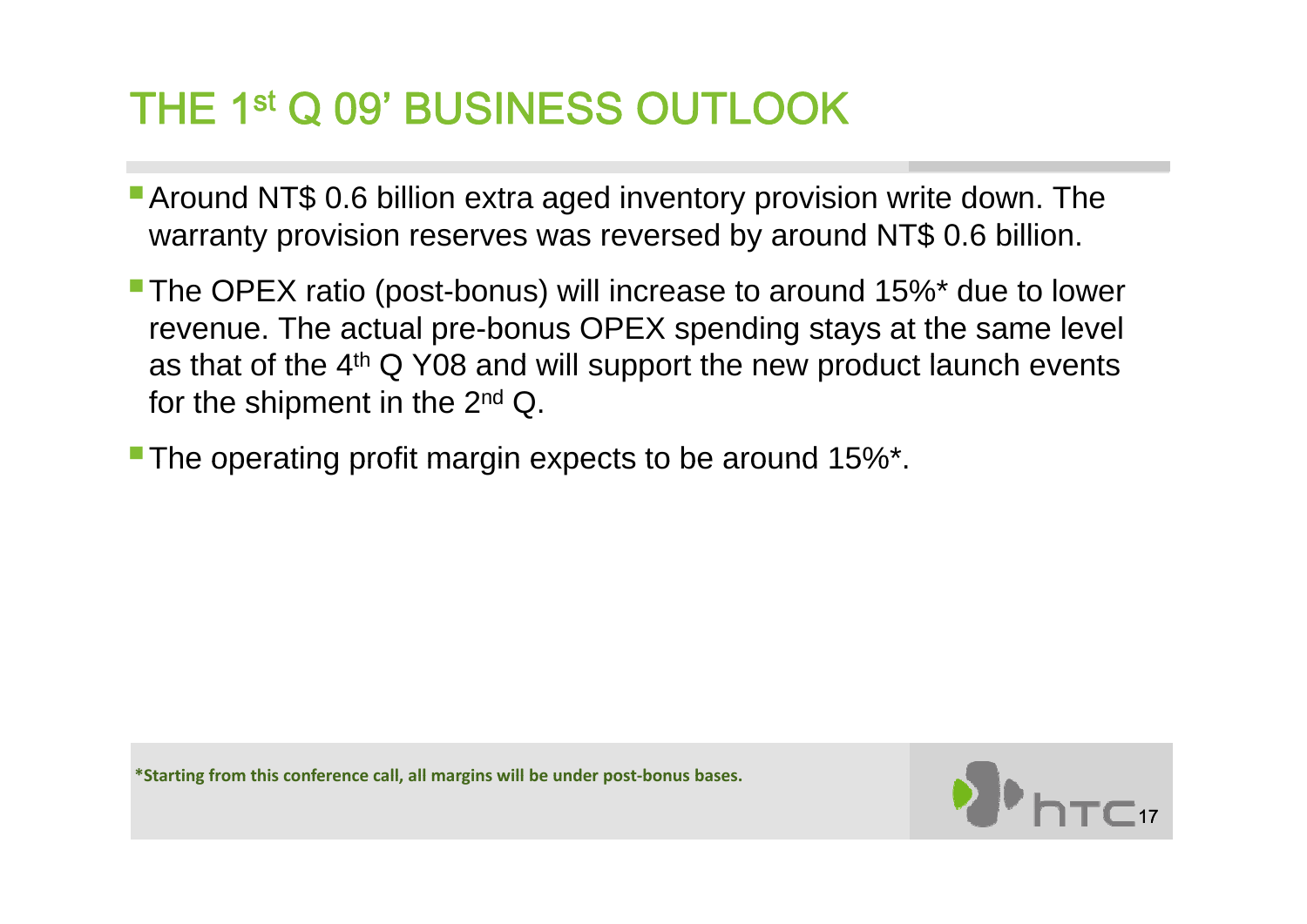# QUESTIONS CONCERNED

Q: Please comment the product competitiveness of the Y09.

- A: Based on the feedback from our business partners, HTC is confident with the product strength in Y09. We will have a few product launch events in the 1<sup>st</sup> Q to demonstrate our product differentiation against others in the present market offerings.
- Q: Please comment your business strategy in WM and Android platform. Would the Android platform cannibalize the WM platform?
	- **A: HTC likes to maintain leadership position in either market as we believe that either** OS commands unique value proposition to different market segmentation. Any new OS entrant will change the market share landscape. We look for the net market share gain rather than the market share in individual OS market.
- **Q: Will HTC continue the ODM business?** 
	- **A: HTC did not have new engagement in new ODM business. ODM business accounts** less than 10% of current revenue and expects to gradually phrase out by the end of this year.

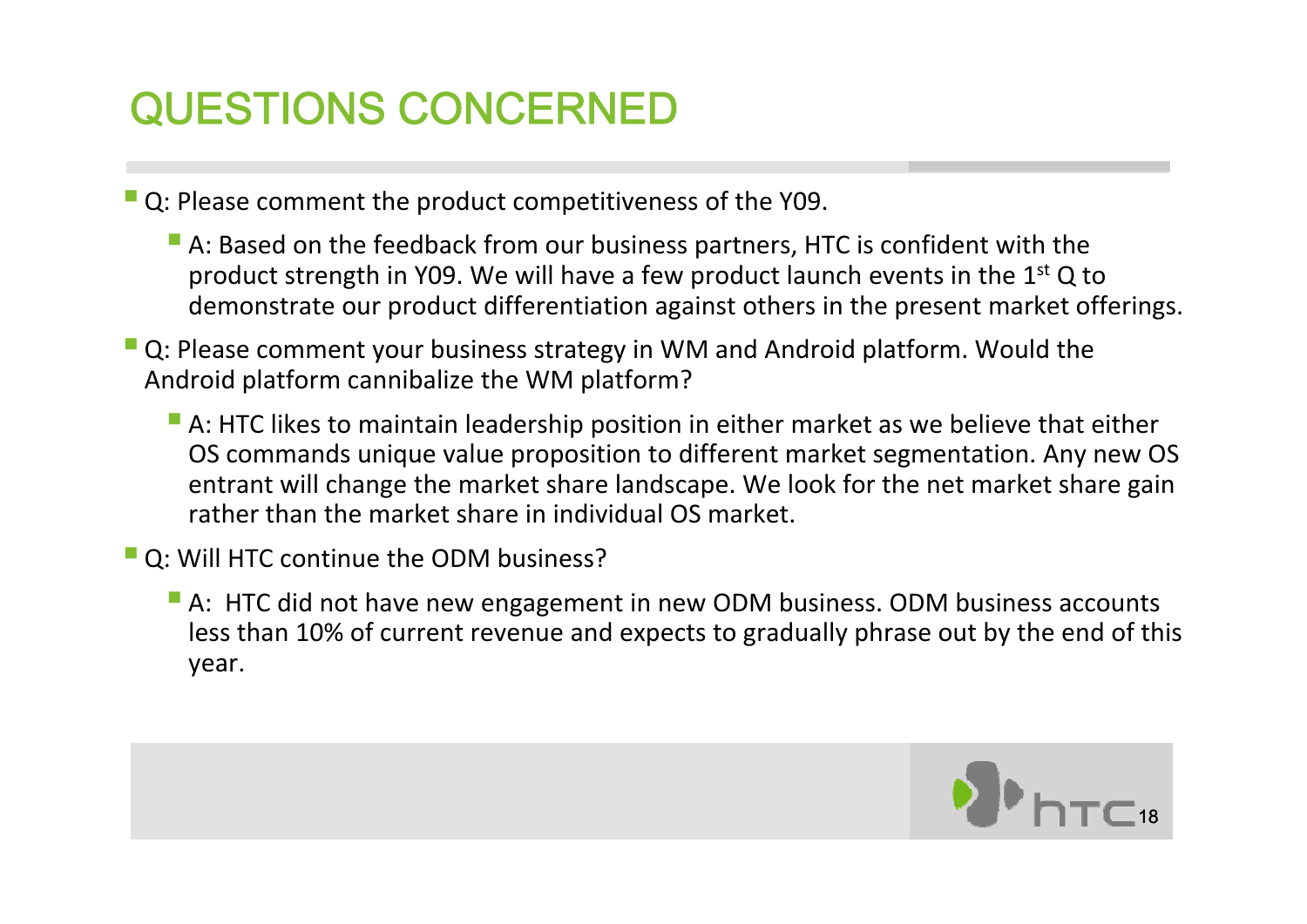# QUESTIONS CONCERNED

- **Q**: HTC bought several pieces of land recently, what is the CAPEX plan associated with these land acquisition in Y09?
	- **A: The lands purchased in Hsin Tien and Taoyuan are for Taipei R&D Center and HTC** HQ park to meet the growth of HTC, the land payment and construction expenditure could amount to around NT\$3 billion in Y09.
- **Q**: Please comment the subsidy program from the operators and the consequence of the margin impact.
	- **A: The operators subsidy allocation depends on the revenue contribution from** devices, products who have good differentiation would less worry on losing subsidy and margin impact.
- **Q**: Please comment the impact from the weak consumer demand to your business either by geographic or channel.
	- **A:** The slowdown economics impacts all markets. HTC is not immune either but is one of the lesser impacted one due to product leadership, diversified product portfolio, responsive product refreshment to the market change and solid distribution coverage globally with leading business partners.